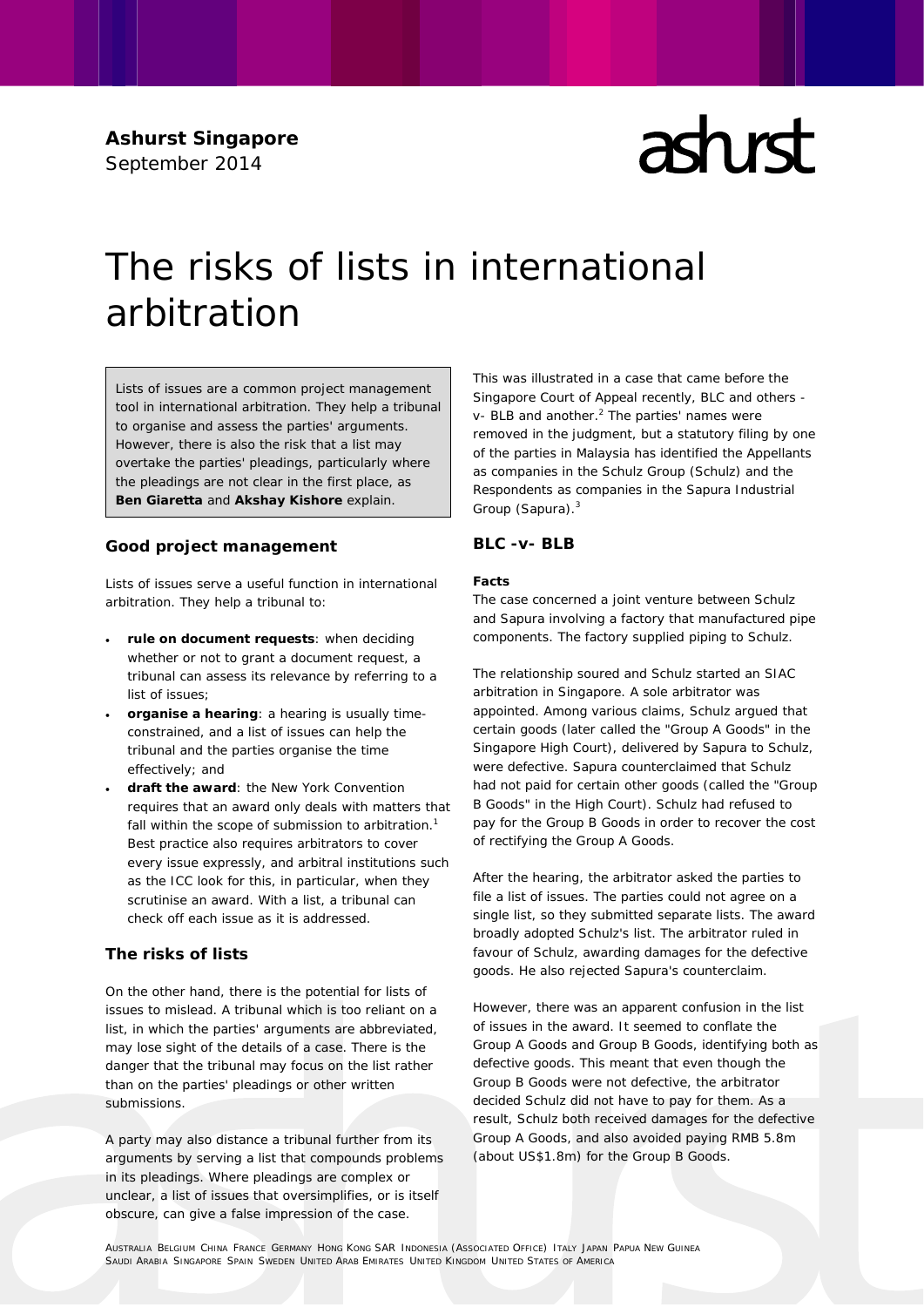#### **The Singapore court judgments**

Sapura challenged the award in the Singapore High Court. It argued that the adoption by the tribunal of Schulz's list of issues led the arbitrator to overlook Sapura's counterclaim for the unpaid cost of the Group B Goods. Sapura said this was a breach of natural justice (a ground to challenge an award under the Singapore International Arbitration Act). It also argued the tribunal had failed to exercise its authority.

The High Court agreed with Sapura, and set aside the award insofar as it related to the Group B Goods and Sapura's counterclaim. The High Court remitted that part of the case to a new tribunal.

Schulz appealed the judgment. The Court of Appeal traced the parties' arguments in the case back through the arbitration, and found that neither Schulz nor Sapura had properly distinguished between the Group A Goods and the Group B Goods in their pleadings. Sapura had also been unclear about this in its list of issues: its Counsel, who had not appeared in the arbitration, admitted that Sapura's list had been "poorly drafted" on this point.

The Court of Appeal also noted that the arbitrator had adopted some of the wording of Sapura's list of issues, and had therefore not relied exclusively on Schulz's list. Overall, the Court concluded that the arbitrator had dealt with Sapura's counterclaim as it had been presented to him. There may have been an error of law or fact, but that was not a ground for challenging the award. The Court of Appeal reversed the High Court's judgment, and restored the award.

#### **Comment**

The confusion in this case seems to have stemmed from the parties' pleadings. But this was compounded in the parties' lists of issues, and in the final list adopted by the arbitrator. In the end, it was the list that formed the basis of the award and led to the flawed outcome.

## **Practical tips**

Parties in an arbitration should be aware that a tribunal may ask them at some point to prepare a list of issues. With this in mind:

- **prepare a list of issues before drafting your pleadings**: this should be part of your case preparation. Although the list will develop as the case proceeds, starting it at an early stage will help ensure the final list and the pleadings are aligned;
- **use headings in pleadings and written submissions that match your list of issues as closely as possible**: again, this will keep the list aligned with the pleadings and other submissions. It will also help the tribunal identify where each issue is dealt with; and
- **check the list and pleadings against each other**: in draft pleadings, mark in the margin against each paragraph which issue is being addressed; and when preparing the list of issues for the tribunal, identify where in the pleadings the issues are dealt with. This will ensure each issue is covered in the pleadings, and also that the list of issues that is served properly reflects the pleadings.

#### **Notes**

- 1 Article V(1)(c) of the New York Convention.
- 2 Civil Appeal No. 135 of 2013.
- 3 First reported in *Global Arbitration Review*, 19 August 2014.

#### **Further information**

If you would like any further information about any of the issues raised in this briefing, please contact:



**Ben Giaretta Partner, Singapore Asia Head of International Arbitration**

+65 6416 3353 ben.giaretta@ashurst.com



**Akshay Kishore Associate, Singapore** 

+65 6416 3343 akshay.kishore@ashurst.com

#### *Click on the links below to see some of our other recent briefings*

| Ten tips for saving time and cost in international arbitration | Singapore: a global dispute resolution centre?                       |
|----------------------------------------------------------------|----------------------------------------------------------------------|
| How to train your arbitration counsel                          | The separated arbitrator                                             |
| The emergence of emergency arbitration                         | Six practical tips for drafting international<br>arbitration clauses |